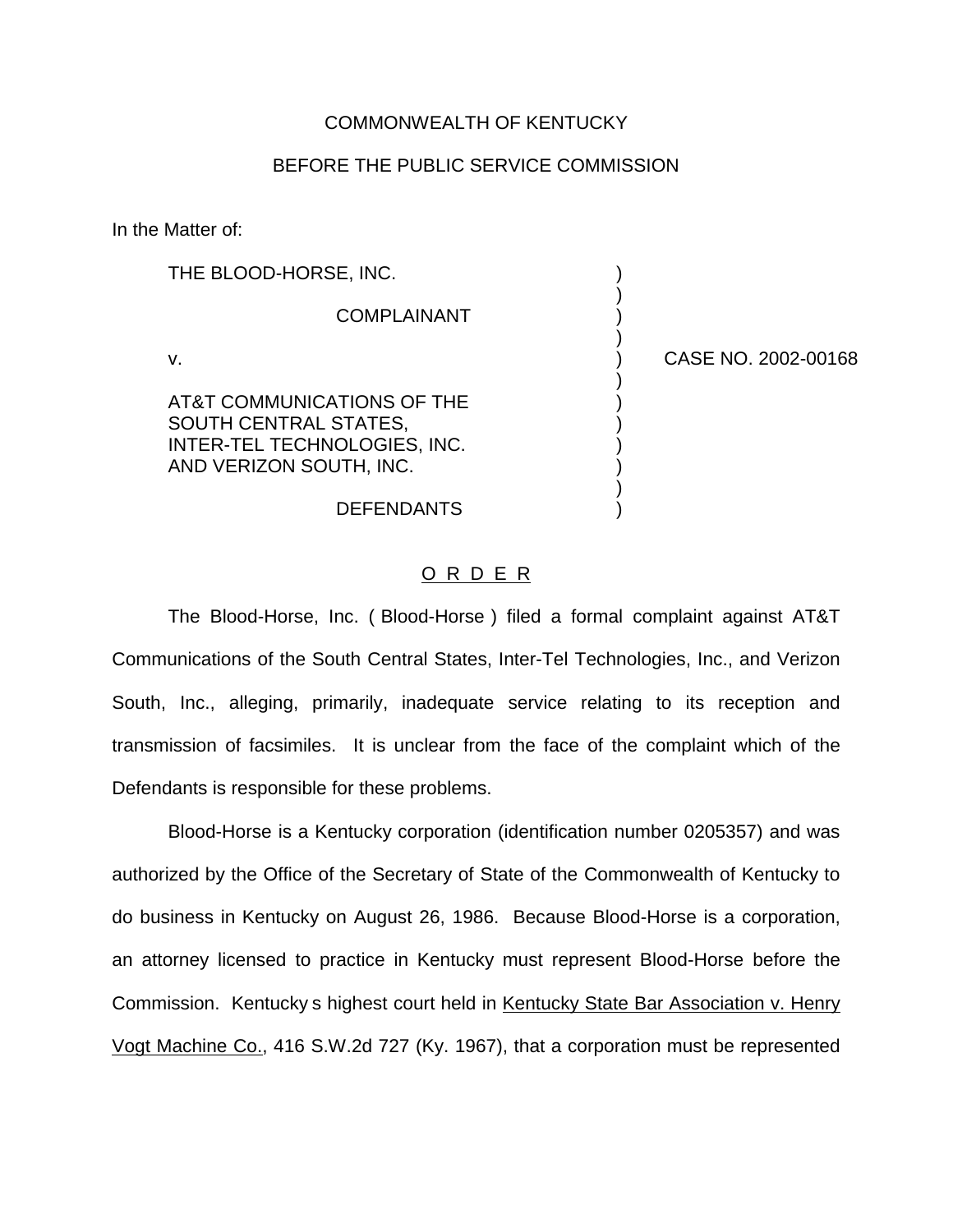by counsel before a state administrative agency. In a previous case, this Commission ordered that:

[A]ny attorney who is not licensed to practice in the State of Kentucky and who seeks to represent a client or employer before this Commission, must engage a member of the Kentucky Bar Association. It logically follows that if an unlicensed attorney may not represent a client before this Commission, neither may a layman.

Administrative Case No. 249, Practice Before the Commission by Attorneys Non-

Licensed in the Commonwealth of Kentucky (June 15, 1981) at 2.

Commission regulations concerning formal complaints incorporate, at least in

part, these sentiments. Administrative Regulation 807 KAR 5:001, Section 12(2), states

in part:

Complaints by corporations or associations, or any other organization having the right to file a complaint, must be signed by its attorney and show his post office address.

The regulation requires that a corporation or other organization, from the outset of a

complaint proceeding, be represented by an attorney.

Based on the above, the Commission finds that Blood-Horse s complaint fails to

comply with Kentucky law and therefore is not accepted for filing.

IT IS THEREFORE ORDERED that:

1. Within 10 days of the date of this Order, Blood-Horse, if it wishes to maintain this action, shall retain counsel and file its complaint with the Commission reflecting representation by counsel.

2. If Blood-Horse does not refile its complaint, by counsel, within 10 days of the date of this Order, this case shall be dismissed without prejudice and without further Order.

-2-